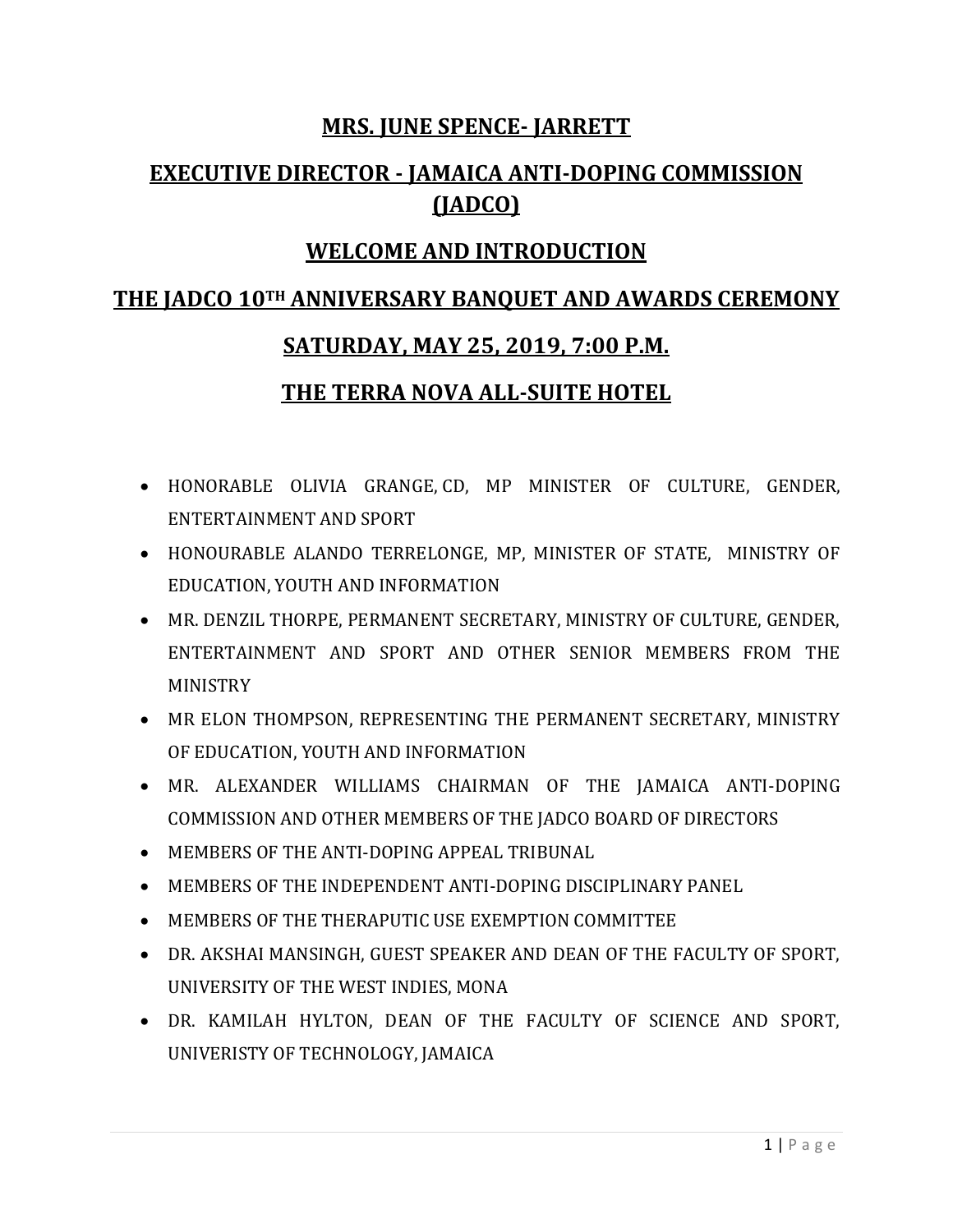- DR. ELON THOMPSON, PRESIDENT OF THE JAMAICA MEDICAL DOCTORS' ASSOCIATION
- **HEADS OF AGENCIES**
- REPRESENTATIVES OF THE SPORTS FEDERATIONS, ASSOCIATIONS, CLUBS AND OTHER PARTNER AGENCIES
- ATHLETES
- MEMBERS OF THE MEDIA
- DISTINGUISHED GUESTS

LADIES AND GENTLEMEN, GOOD EVENING.

WE ARE DELIGHTED TO SEE YOU ALL PRESENT AT OUR 10TH ANNIVERSARY BANQUET AND AWARDS CEREMONY. THIS EVENT MARKS A HISTORICAL MOMENT FOR JADCO AS THIS IS THE FIRST OF ITS KIND; SECONDLY WE ARE RECOGNISING THE ACHIEVEMENTS OF MEMBERS OF THE COMMISSION AS WELL AS MEMBERS OF THE BOARD OF DIRECTORS AND THIRDLY, WE ALSO RECOGNISE OUR PARTNERS, CLUBS, FEDERATIONS AND ASSOCIATIONS.

IT WAS AN AMERICAN ACTIVIST AND AUTHOR HELEN KELLER, WHO POSITS,

## **"ALONE WE CAN DO SO LITTLE; TOGETHER WE CAN DO SO MUCH."**

THE COMMISSION IS AWARE THAT KEEPING SPORT CLEAN REQUIRES COLLABORATION WITH ALL OUR STAKEHOLDERS. THIS DICTUM EPITOMIZES JADCO'S APPROACH AS WE CONTINUE TO PARTNER WITH ATHLETES, THEIR SUPPORT PERSONNEL AND OTHER AGENCIES TO BUILD AND MAINTAIN EXISTING RELATIONSHIPS. OUR CELEBRATION THIS EVENING IS BEING HELD UNDER THE 10TH ANNIVERSARY THEME, "*KEEPING SPORT CLEAN, FORGING BETTER PARTNERSHIPS".* JADCO CELEBRATING TEN YEARS IS A MAJOR ACCOMPLISHMENT FOR THE COMMISSION AND THE GOVERNMENT OF JAMAICA.

IN RECOGNITION OF THIS MILESTONE, THROUGHOUT 2018 WE HOSTED SEVERAL COMMEMORATIVE ACTIVITIES: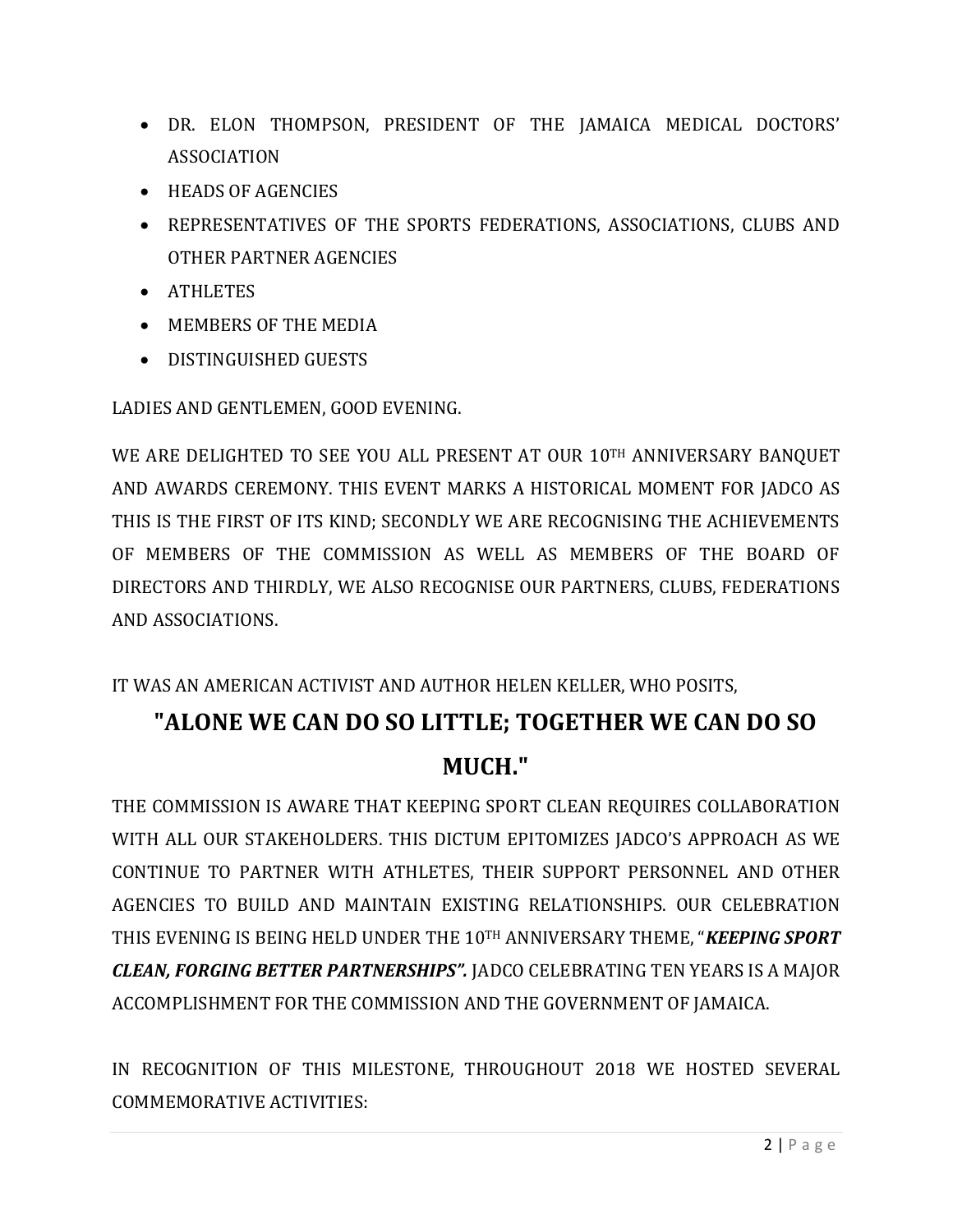- A CHURCH SERVICE AT THE SAINT ANDREW'S SCOTS KIRK UNITED CHURCH ON SUNDAY, JULY 22.
- A DECENNIAL GALA HELD HERE AT TERRA NOVA ALL-SUITE HOTEL ON THE DAY OF OUR ANNIVERSARY, WEDNESDAY, JULY 25.
- IN OCTOBER WE HOSTED THE 2018 SERIES OF JUNIOR ATHLETES ANTI-DOPING EDUCATION WORKSHOPS, IN FOUR REGIONS ACROSS THE ISLAND WHERE THE 2018-2019 JADCO JINGLE COMPETITION WAS LAUNCHED.
- THE SENIOR ATHLETES ANTI-DOPING EDUCATION WORKSHOP WAS HELD ON SATURDAY, NOVEMBER 17.
- THE 2019 JADCO SYMPOSIUM HELD ON THURSDAY, JANUARY 25 WHERE THE MINISTER OF CULTURE, GENDER, ENTERTAINMENT AND SPORT, THE HONOURABLE OLIVA GRANGE ANNOUNCED THE GOVERNMENT'S COMMITMENT TO THE FIGHT AGAINST DOPING IN SPORT WITH THE ESTABLISHMENT OF A NATIONAL ANTI-DOPING COMPLIANCE COMMITTEE.

RICK WARREN, ONCE SAID AND I QUOTE,

# "**TRANSFORMATION IS A PROCESS, AND AS LIFE HAPPENS THERE ARE TONS OF UPS AND DOWNS. IT'S A JOURNEY OF DISCOVERY - THERE ARE MOMENTS ON MOUNTAINTOPS AND MOMENTS IN DEEP VALLEYS OF DESPAIR."**

I WANT TO TAKE THIS OPPORTUNITY TO THANK ALL THOSE WHO SUPPORTED US ON OUR JOURNEY. HOWEVER, IT IS MOST APPROPRIATE THAT THIS EVENING, WE CLOSE THE CURTAINS ON OUR 10TH ANNIVERSARY YEARLONG CELEBRATIONS WITH A BANQUET AND AWARDS CEREMONY.

AS MASLOW'S HIERARCHY OF NEEDS SPEAKS TO SELF ACTUALIZATION AND RECOGNITION; THE ACHIEVING OF ONE'S FULL POTENTIAL. THE COMMISSION DECIDED TO END THE CELEBRATIONS WITH A BANG! AS A RESULT, TONIGHT WE ARE HOSTING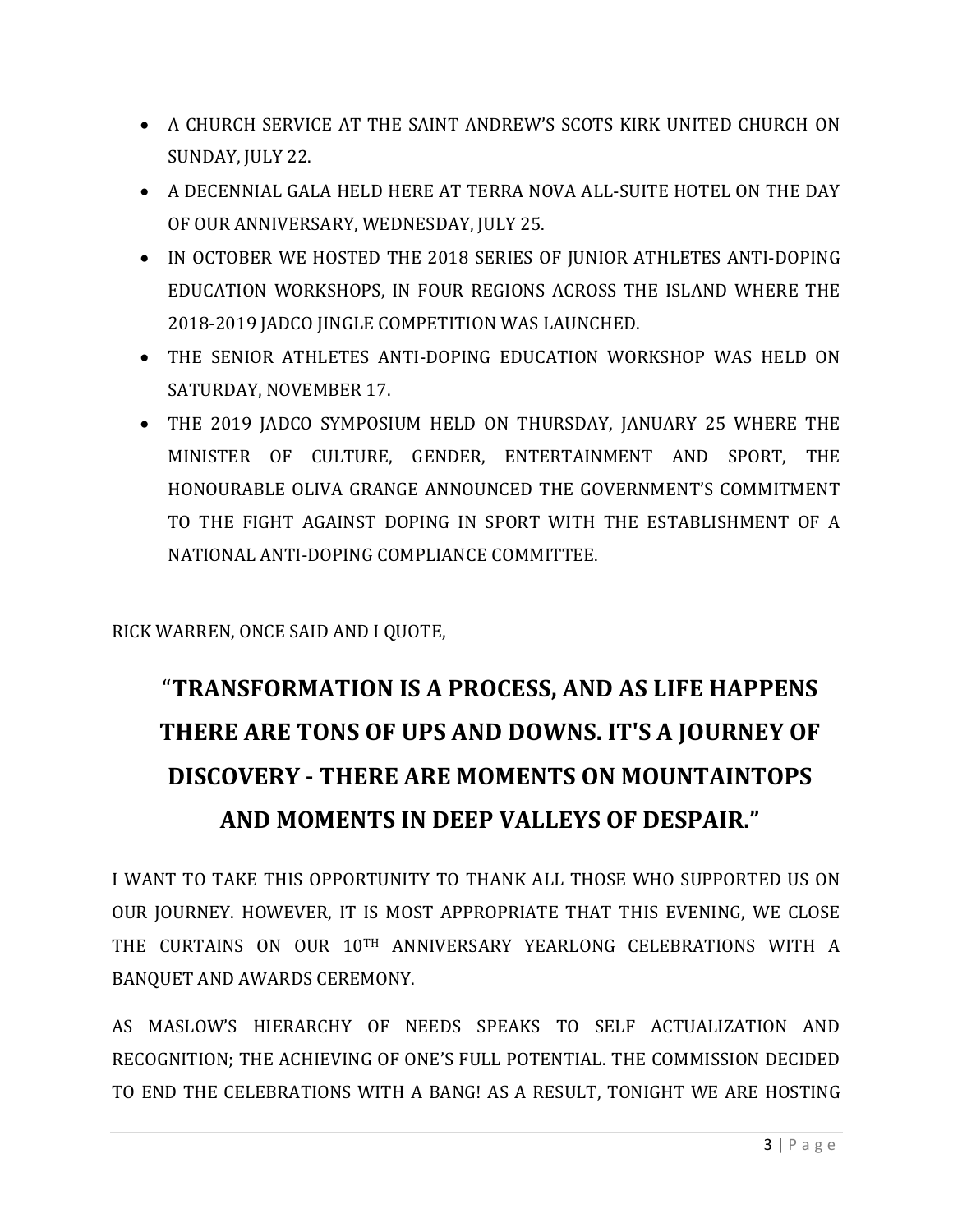THIS ELABORATE EVENT TO RECOGNISE THE COMMISSION'S OUTSTANDING EMPLOYEES, OUR SUPPORTIVE BOARD OF DIRECTORS, AS WELL AS THE CLUBS, FEDERATIONS AND ASSOCIATIONS. PRESENTING THE AWARDS IS A WAY OF ENCOURAGING HIGH STANDARDS OF WORK, PROMOTING GOOD CONDUCT, BOOSTING STAFF MORALE AND FOSTERING PARTNERSHIPS. THIS EVENING'S PROCEEDINGS WILL SET THE PRECEDENCE FOR YEARS TO COME AS THE JADCO TEAM CONTINUES TO STRIVE FOR EXCELLENCE.

I WANT TO THANK ALL MEMBERS OF STAFF AND PARTNERS FOR THEIR DEDICATION AND COMMITMENT TO THE FIGHT AGAINST DOPING IN SPORT. I AM ESPECIALLY EXCITED TO ANNOUNCE THE EXECUTIVE DIRECTOR'S AWARD FOR EXCELLENCE, WORKER OF THE YEAR AND RUNNERS UP.

WILLIAM SHAKESPEARE ONCE SAID,

# **"A SMALL CHEER AND A GREAT WELCOME MAKES A MERRY FEAST."**

ON THAT NOTE, LET ME EXTEND WELCOME TO OUR SPECIALLY INVITED GUESTS:

- HONORABLE OLIVIA GRANGE, MINISTER OF CULTURE, GENDER, ENTERTAINMENT AND SPORT (MCGES), CD, MP
- HONOURABLE ALANDO TERRELONGE , STATE MINISTER IN THE MINISTRY OF EDUCATION, YOUTH AND INFORMATION , MP
- MR. DENZIL THORPE, PERMANENT SECRETARY IN THE MINISTRY OF CULTURE, GENDER, ENTERTAINMENT AND SPORT
- MR ELON THOMPSON, REPRESENTING THE PERMANENT SECRETARY, MINISTRY OF EDUCATION, YOUTH AND INFORMATION
- MR. ALEXANDER WILLIAMS, CHAIRMAN OF THE JAMAICA ANTI-DOPING COMMISSION AND OTHER MEMBERS OF THE JADCO BOARD OF DIRECTORS
- MEMBERS OF THE JADCO THERAPEUTIC USE EXEMPTION COMMITTEE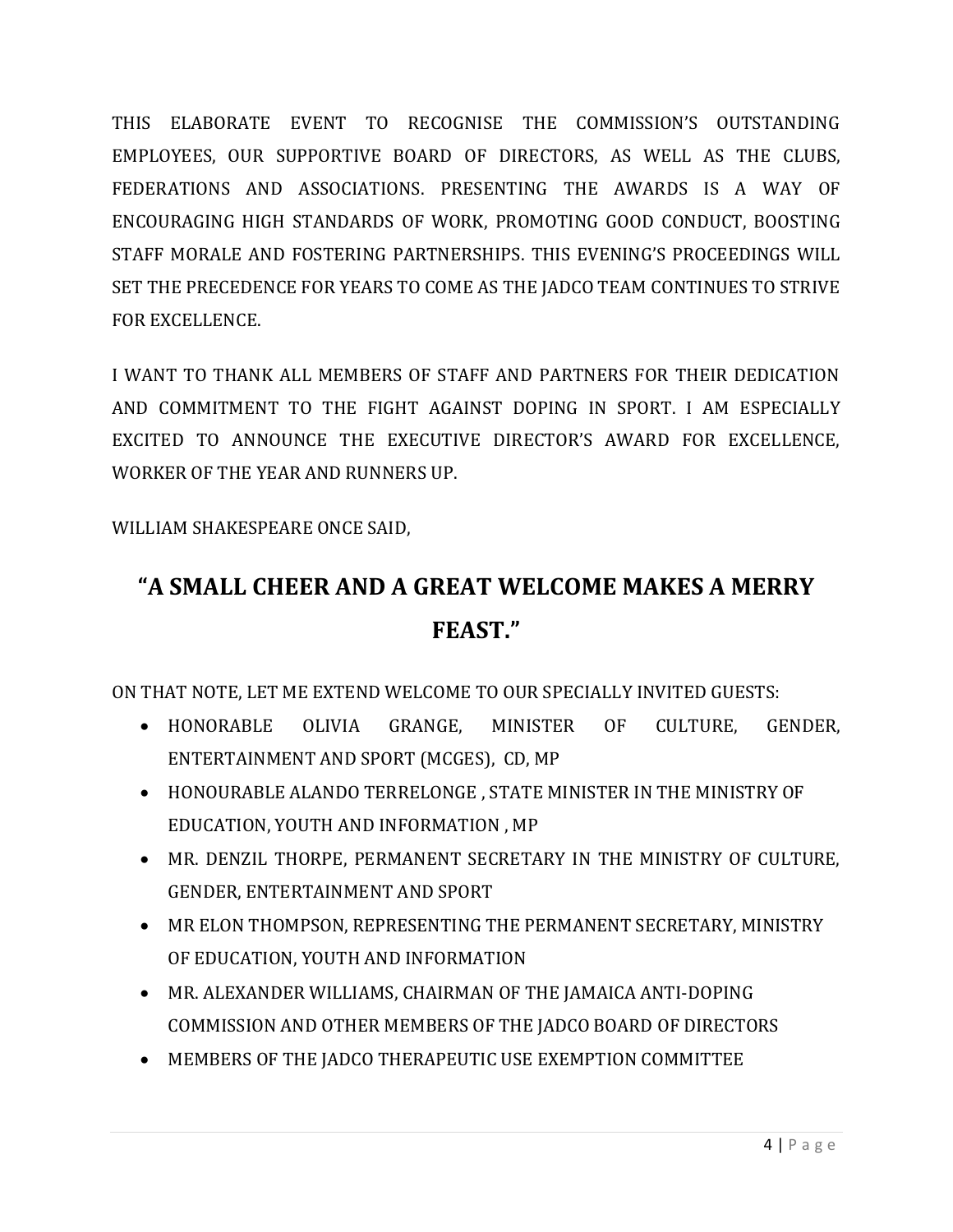- MEMBERS OF THE INDEPENDENT ANTI-DOPING DISCIPLINARY PANEL AND THEIR PARTNERS
- MEMBERS OF THE ANTI-DOPING APPEAL TRIBUNAL AND THEIR PARTNERS
- DR. KAMILAH HYLTON, DEAN OF THE FACULTY OF SCIENCE AND SPORT AT THE UNIVERSITY OF TECHNOLOGY JAMAICA

### **OTHER AGENCIES REPRESENTED HERE:**

- **SENIOR DIRECTORS IN THE MINISTRY OF CULTURE, GENDER, ENTERTAINMENT** AND SPORT
- MR. TERRENCE WILLIAMS, CEO OF THE INDEPENDENT COMMISSION OF INVESTIGATIONS (INDECOM)
- DR. ELON THOMPSON, PRESIDENT OF THE JAMAICA MEDICAL DOCTORS' ASSOCIATION AND HIS TEAM
- MRS. DAVIA MOORE-GORDON, ACTING PRINCIPAL AT THE RANDOLPH LOPEZ SCHOOL OF HOPE
- MR. SHANE DALLING, CEO AT THE FIREARM LICENSING AUTHORITY
- MS. BEVERLEY LASHLEY, CEO OF THE NATIONAL LIBRARY OF JAMAICA
- MR. KEITH CAMPBELL, CEO AT THE PUBLIC BROADCASTING CORPORATION OF **JAMAICA**
- MR. MICHAEL TUCKER, EXECUTIVE DIRECTOR AT THE NATIONAL COUNCIL ON DRUG ABUSE AND MRS. TUCKER
- MR. LINCOLN ALLEN, CEO AT THE CANNABIS LICENSING AUTHORITY AND MRS. ALLEN.
- MR. VIVIAN CRAWFORD, EXECUTIVE DIRECTOR AT THE INSTITUTE OF JAMAICA
- MRS. SHARON COBURN ROBINSON, ACTING SENIOR DIRECTOR AT THE BUREAU OF GENDER AFFAIRS
- MR. RENARDO SMITH, ADMINISTRATIVE DIRECTOR AT INSPORT OF JAMAICA
- MR. DENZIL WILKS, GENERAL MANAGER AT THE SOCIAL DEVELOPMENT FOUNDATION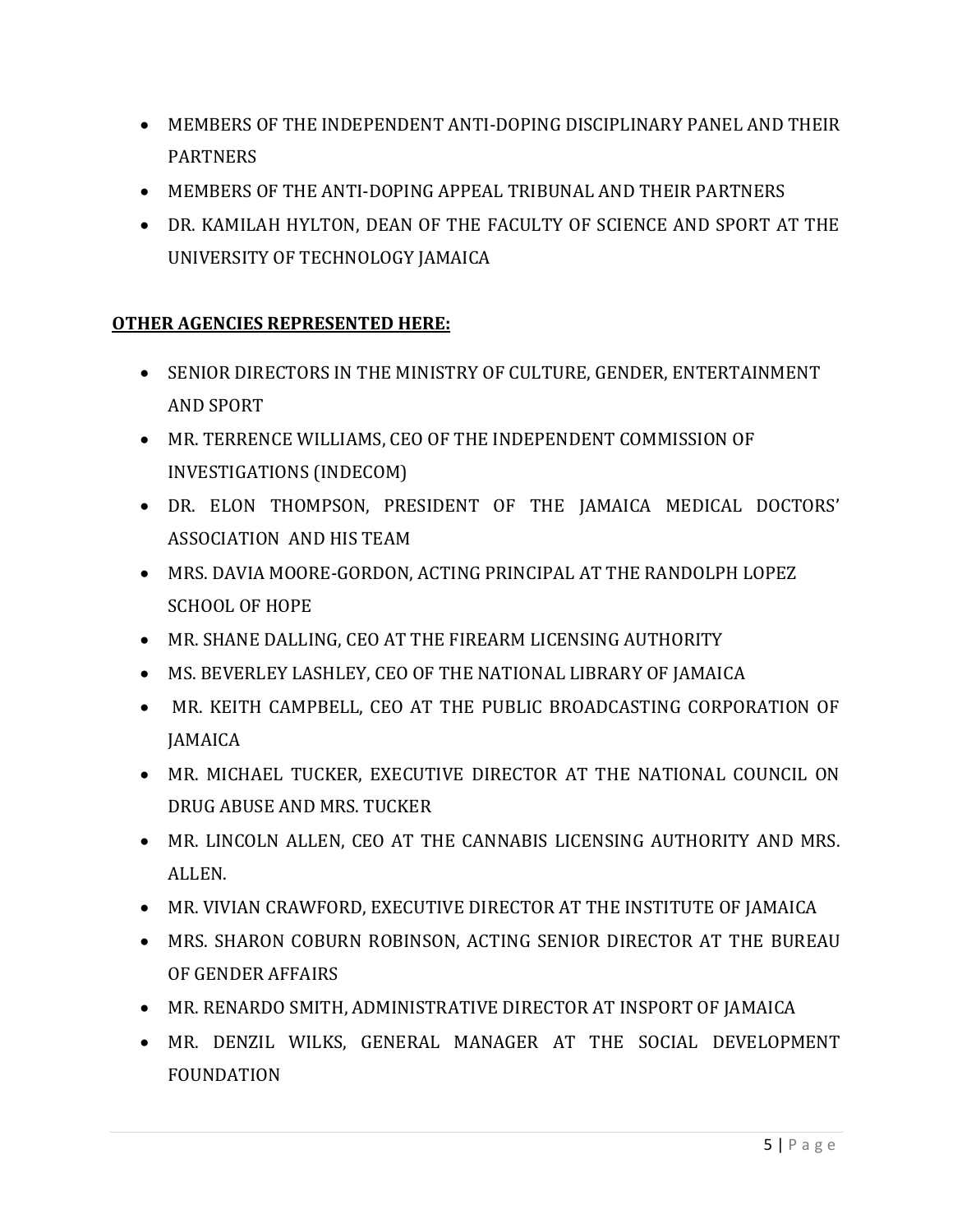- DAFFODIL THOMPSON, EXECUTIVE DIRECTOR, JAMAICA CULTURAL DEVELOPMENT COMMISSION (JCDC)
- LATOYA RATTRAY, REPRESENTATING THE WOMEN'S CENTRE OF JAMAICA FOUNDATION
- KENROY WHILBY, REPRESENTING THE DIRECTOR OF JAMAICA ARCHIVES AND RECORDS DEPARTMENT
- MR. DESMOND BROWN, GENERAL MANAGER, IPL AND MRS. BROWN
- MS. DOROTHY LIGHTBURN, FORMER MINISTER OF JUSTICE AND ATTORNEY GENERAL
- KAREN ROBOTHAM, FINANCE DIRECTOR AT CREATIVE PRODUCTION & TRAINING CENTRE (CPTC)
- MR. DANVILLE DAVIDSON, FROM THE MINISTRY OF NATIONAL SECURITY

#### **TO OUR ESTEEMED SPORTING CLUBS, FEDERATIONS AND ASSOCIATIONS:**

- MR. CHRISTOPHER SAMUDA, PRESIDENT OF THE JAMAICA OLYMPIC ASSOCIATION
- HON. GLEN MILLS OD, HEAD COACH OF THE RACERS TRACK CLUB
- REPRESENTATIVES OF THE SPRINTEC TRACK CLUB
- REPRESENTATIVES OF THE MVP TRACK AND FIELD CLUB
- REPRESENTATIVES OF TABLE TENNIS JAMAICA
- REPRESENTATIVES OF THE JAMAICA PARALYMPIC ASSOCIATION
- REPRESENTATIVES OF THE JAMAICA DARTS ASSOCIATION
- REPRESENTATIVES OF THE JAMAICA FOOTBALL FEDERATION
- REPRESENTATIVES OF THE JAMAICA VOLLEYBALL ASSOCIATION
- REPRESENTATIVES OF THE WEST INDIES PLAYERS' ASSOCIATION
- REPRESENTATIVES OF THE JAMAICA BASKETBALL ASSOCIATION
- REPRESENTATIVES OF THE PREMIER LEAGUE CLUB ASSOCIATION OF JAMAICA
- REPRESENTATIVES OF THE JAMAICA TRIATHLON FEDERATION
- REPRESENTATIVES OF THE JAMAICA RUGBY FOOTBALL UNION
- REPRESENTATIVES OF THE JAMAICA TAE-KWONDO ACADEMY/FEDERATION